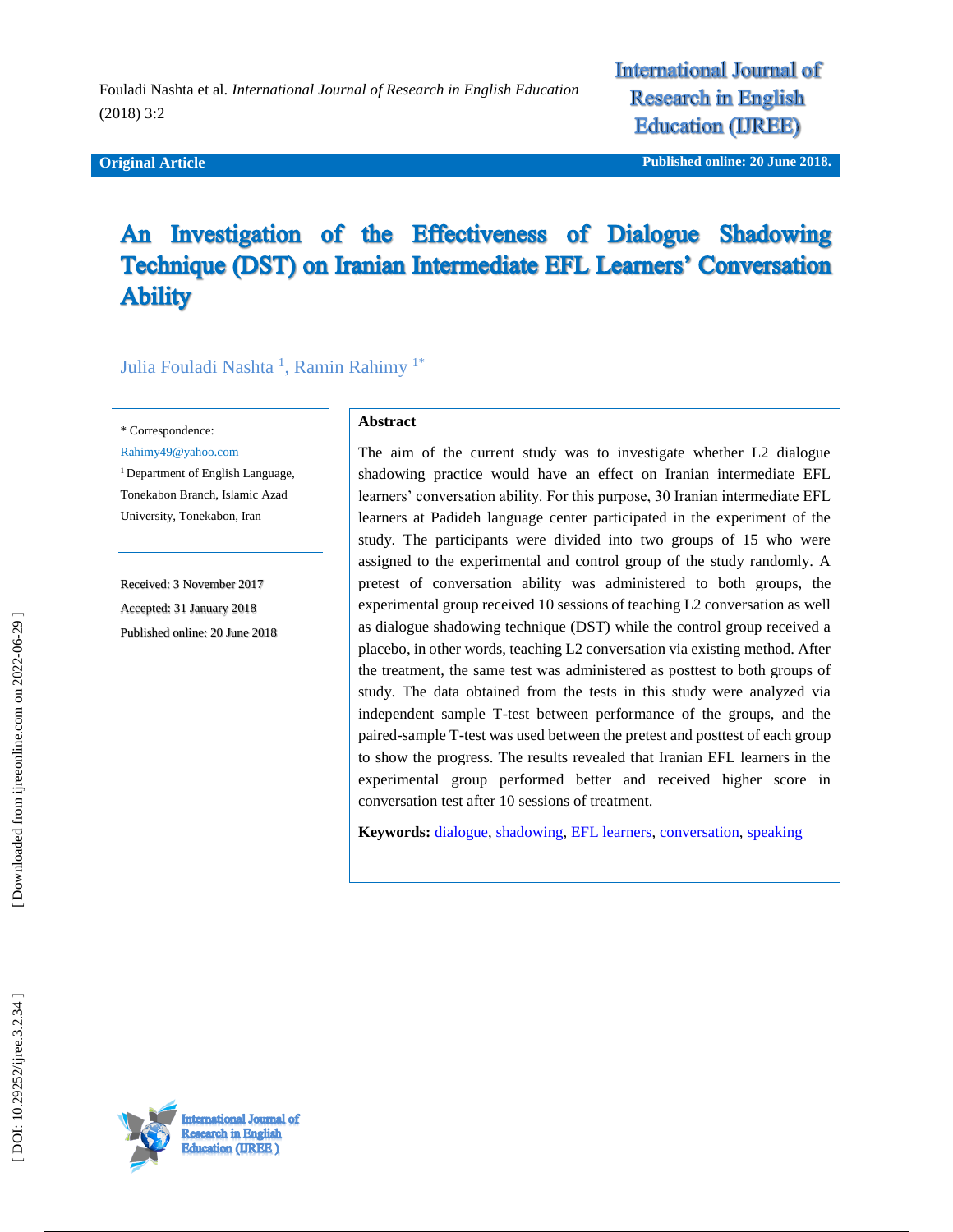## **1. Introduction**

Language is something that people do in their daily lives and something they use to express, create, and interpret meanings and to establish and maintain social and interpersonal relationships. If language is a social practice of meaning -making and interpretation, then it is not enough for language learners just to know grammar and vocabulary. They also need to know how that language is used to create and represent meanings and how to communicate with others and to engage with the communication of others. This requires the development of awareness of the nature of language and its impact on the world (Svalberg, 2007).

Speaking in a second language (L2) involves the development of a particular type of communication skills. Because of its circumstances of production, oral language tends to differ from written language in its typical grammar, lexical, and discourse patterns. In addition, some of the processing skills needed in speaking differ from those involved in reading and writing (Bygate, 2002).

Speaking is an interactive process of constructing meaning that involves producing, receiving, and processing information. Its form and meaning depend on the context in which it occurs, including the participants themselves, their experiences, the physical environment, and the purposes for speaking. It is often spontaneous, open -ended, and evolving. However, speech is not always unpredictable. Speaking requires that learners not only know how to produce specific points of language such as grammar, pronunciation, or vocabulary (linguistic competence), but also that they understand when, why, and in what ways to produce language (sociolinguistic competence) (Nunan, 1999).

Arguelles (2010) in his site notes that shadowing is simultaneously echoing a recording of foreign language audio that accompanies a manual of bilingual texts. The tendency of listeners when repeat the words what they heard to stimulate their episodic memory by storing numerous, independent memory for every words. Rost (2005) defines shadowing as a method using direct or paraphrased repetition, in which listener is asked to repeat what the speaker says, in the same language, either verbatim, or in close paraphrase. Another definition of shadowing is the on -line immediate process of repeating speech, while repeating is an off-line task because it provides learners with silent pauses to reproduce speech.

# **2. Review of the Literature**

Oral proficiency is a student's ability to speak a language in real -life settings, outside of the classroom. Nowadays English is one of the most spoken languages in the world (Rönnerdahl & Johansson, 2005). Its importance is inevitable. According to Rönnerdahl and Johansson, it has been suggested that as much as 99% of all communication is spoken and by this we can understand the importance of spoken language.

According to Rahimy and Asaei (2012) quoting from Brown (2000), communication may be regarded as a combination of acts, a series of elements with purpose and intent. Communication is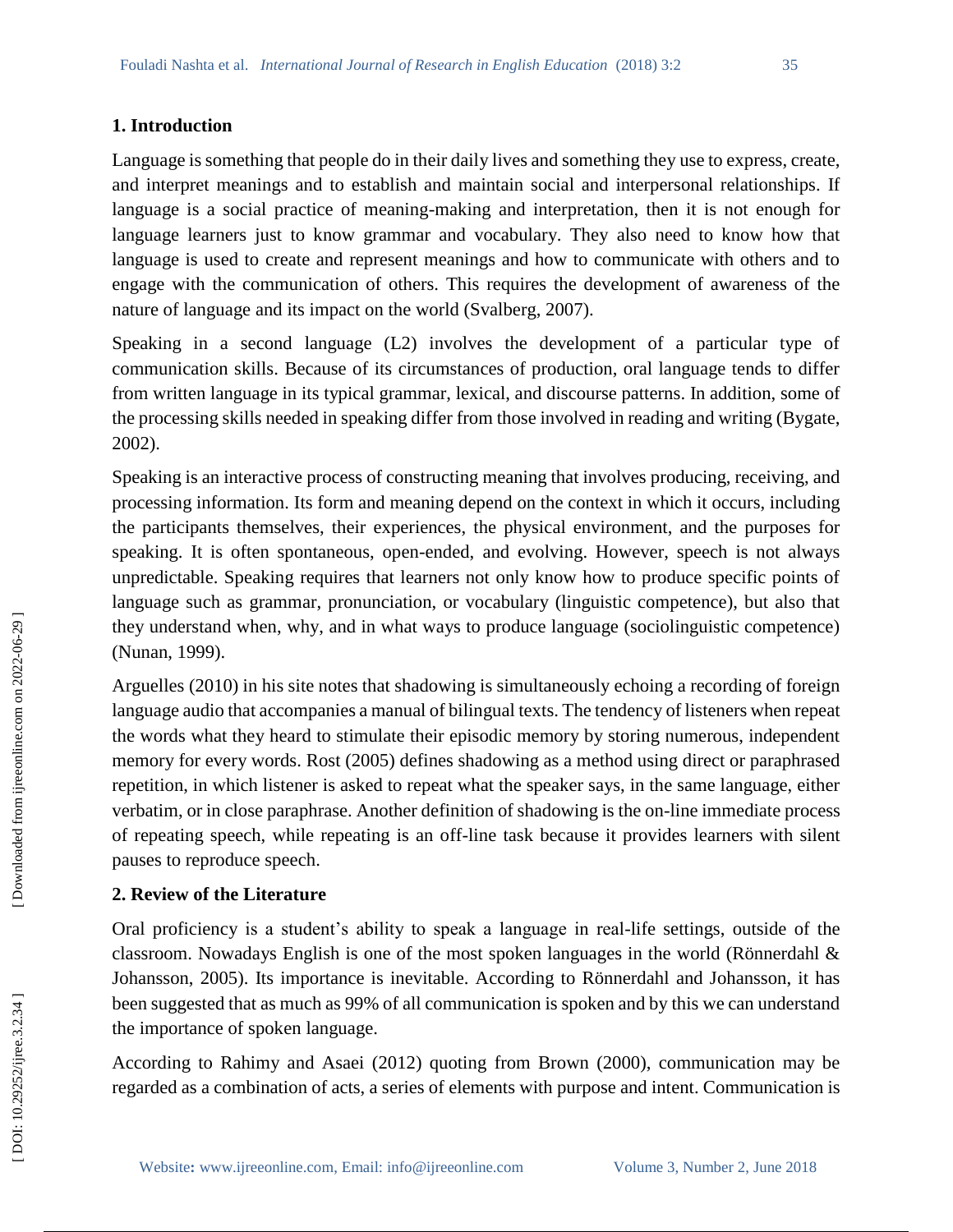not merely an event, something that happens; it is functional, purposive, and designed to bring about some effect -some change, however, subtle or unobservable -on the environment of hearers and speakers. Communication is a series of communicative acts or speech acts which are used systematically to accomplish particular purposes. Researchers have since been led to examine communication in terms of the effect that utterances achieve. That effect has implications for both the production and comprehension of an utterance; both modes of performance serve to bring the communicative act to its ultimate purpose. Second language learners need to understand the purpose of communication, developing an awareness of what the purpose of a communicative act is and how to achieve that purpose through linguistic forms.

According to Palmér (2010), oral language is students' main way of communicating and it is a very important part of their learning process. It is something that can be applied to all foreign language teaching, where the aim is for the students to develop their communicational skills**.**  Therefore, the theoretical framework of the current study takes the speaking as a process and emphasizes the classroom activities needed to teach and learn speaking. Chastain (1988) discusses how to develop classroom speaking skills by underlining what is possible to be employed in the classroom including attitudes, language forms, and other facilities.

There is one assumption in second language acquisition research that language is acquired through conversation (Hatch, 1978; Sato, 1986; Swain, 1985). Hatch (1987) asserted that "one learns how to do conversation, one learns how to interact verbally, and out of this interaction syntactic structures are developed." Tasks that promote conversation therefore facilitate language acquisition. Swain (1986) has supported conversation practice in the classroom on the grounds that it promotes acquisition since oral interaction provides learners with the opportunity to push to the limit of their emerging competence. Long and Porter's review (1985) also indicated that from a psycholinguistic point of view, interlanguage talk, interaction between non -native speaking learners, is conducive to interlanguage development.

However, we can see that within this view, the teaching of conversation is a means to an end (language acquisition), and not an end in itself. The result is language being acquired, not enhanced conversation skills. While the goal of language acquisition is certainly crucial, it is important that teachers should be able to tell what an activity labeled "oral" or "conversation" actually practices. They should be able to distinguish between structural or fluency practice carried out by way of dialogues, and activities that teach and practice the skills for taking part in a conversation in the target language.

The main purpose of teaching conversation is to improve the students' communicative competence and the ability of learners to express themselves accurately and appropriately in different situations. In order to develop their conversation abilities in another language, L2 learners need to have an adequate vocabulary, pronounce words correctly, use word and sentence stress, organize their thoughts in a meaningful and logical sequence, access and use the language quickly, and confidently master the syntax.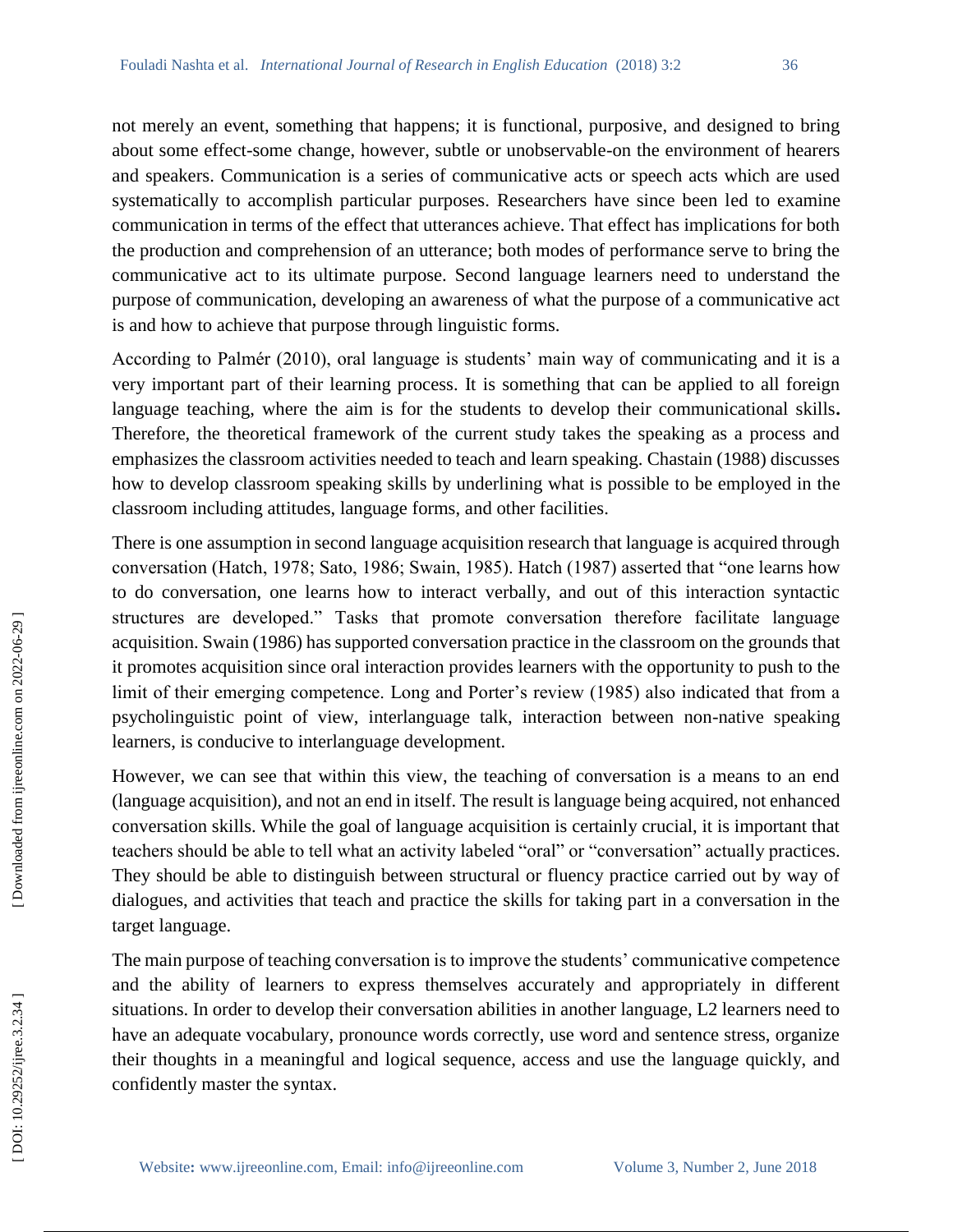Developing the ability to speak in a second language involves the development of communication skills. Oral language and oral processing skills are different from reading and writing skills. Conversation is an interactive process of constructing meaning that involves producing, receiving, and processing information. It can mean to pronounce correctly (linguistic competence) or to understand and produce language effectively (communicative competence).

According to Lee and Patten (2003), L2 learners must develop interactive skills and the ability to negotiate the meaning. Both these skills require a learner to speak correctly and to be understood correctly by their interlocutor. This concept of communicating meaning via expression, and interpreting and negotiating meaning in a given context has also been reiterated by Savignon (2005). These opinions regarding expression and interpretation of meaning in language in its oral form include correct pronunciation patterns in the L2. To this effect, the learners must take the initiative and responsibility to work towards good pronunciation in which the dialogue shadowing techniques would help to improve these kinds of abilities.

According to Costa, Pickering, and Sorace (2008), a dialogue (or conversation) is a collaborative action usually aimed at exchanging information. Given that dialogue is an extremely common and natural activity, models of speech processing should try to understand the mechanisms involved in it. In fact, it may well be that our cognitive machinery is better designed for dialogue than for processing language in an isolated context.

## *2.1 Shadowing*

Hamada (2012) also states that shadowing was originally used for training interpreters. Shadowing has also long been used explicitly as an exercise to enhance simultaneous interpreters' timing, listening, and short -term memory skills before they even start translating. Lambert (1992) defined shadowing as a paced, parrot-style auditory tracking task, conducted with headphones. Rather than a passive activity, however, shadowing is an active and highly cognitive activity in which learners track the heard speech and vocalize it as clearly as possible at the same time that they hear it.

Shadowing is not a new method; it is firstly used as interpreting method. Recently, it is adopted as instruction method in language teaching. Lambert (1992) says "technically speaking, shadowing is a paced auditory tracking task which involves the immediate vocalization of auditory presented stimuli, i.e. word -for -word repetition, in the same language, parrot -style, of a message presented through headphones." In shadowing, listener echoes the words they hear at the same time with the speaker.

According to Murphey (1995), there are varieties of shadowing: lecture shadowing, reading shadowing, and conversational shadowing which may go from complete to selective and interactive shadowing. In lecture shadowing, listeners shadow silently in their heads what a speaker says. In all the other examples, shadowing can be done out loud or silently to any degree. In reading shadowing, one student reads a passage while a partner shadows.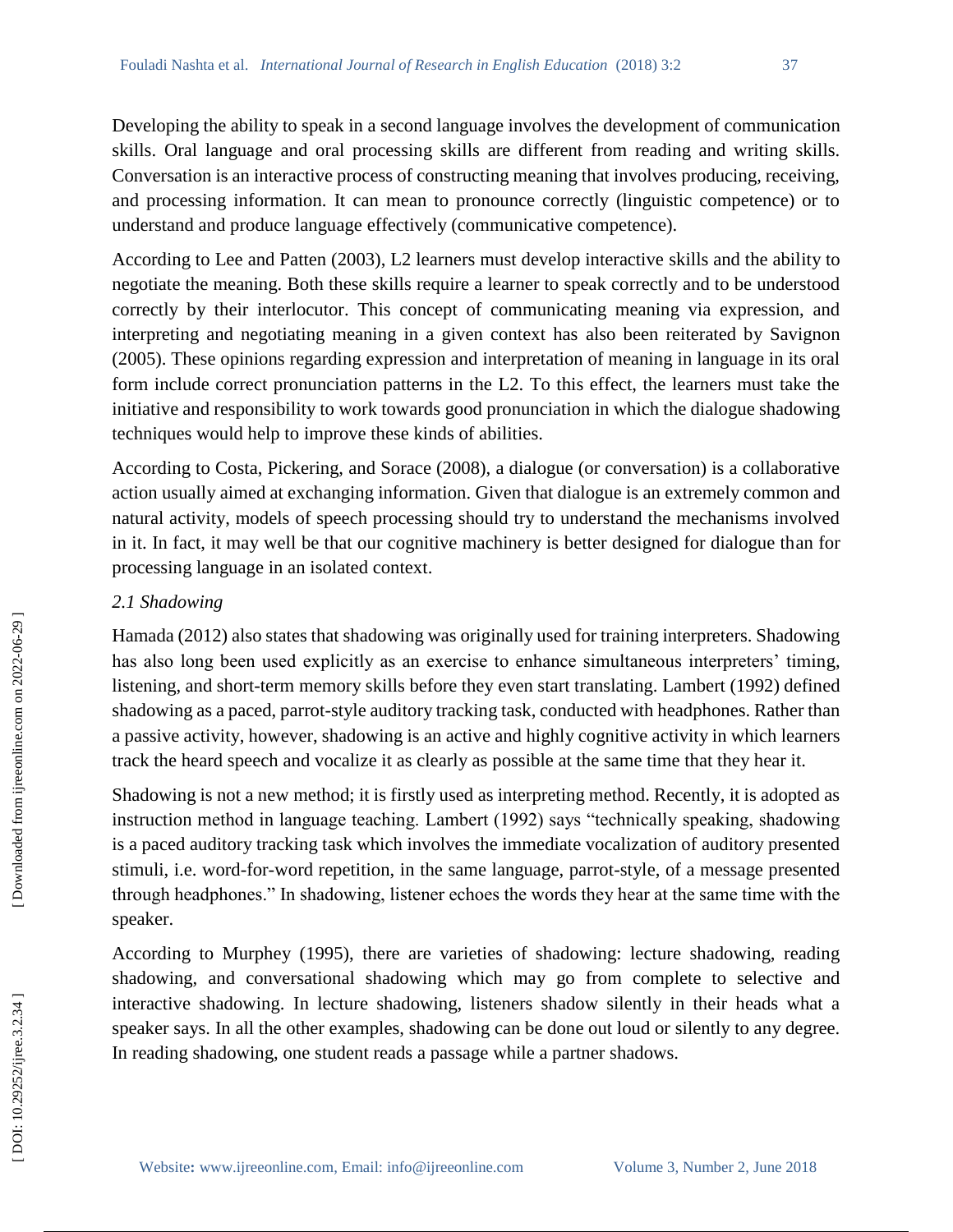Related pedagogical shadowing tasks (for getting use to doing it, for turning on and experimenting with the brain). Examples:

a. Lecture shadowing (silently inside the head) of teachers and other speakers. (Also possibly out loud with radio & video.)

- b. Pair reading shadowing, out loud -for getting partners to adjust.
- c **.** Song shadowing, repeating as a background chorus would.

These forms of shadowing could also span the continuum from COMPLETE to SELECTIVE shadowing. Note also that the first may be done by some students unconsciously and the last is done by a lot of natives naturally.

Nicholson (1990) mentioned that there are three types of Shadowing: Phonemic Shadowing, Phrase Shadowing, and Adjusted lag Shadowing. Their differences are described below.

- 1. Phonemic Shadowing involves repeating each sound as it is heard, without waiting for the completion of meaning unit, or even completed word, so that the shower remains right 'on top' of the speaker. The instructors ask learners to stay as close behind the speaker as they can.
- 2 . Phrase Shadowing involves repetition of the speech at longer pauses. In the form of shadowing, those who shadow generally wait for a phrase or chunk of meaning before they begin their repetition task. In phrase shadowing, students are instructed to maintain a lag which will allow you to identify an idea before shadowing.
- 3 . Adjusted Lag Shadowing seems more difficult than phonemic shadowing. It does not require that the students listen for a unit of meaning before repeating it simply stipulates that repeaters must stay the required number of words behind the speaker. For adjusted lag shadowing, trainees are told to consciously stay between five to seven or, perhaps, seven to ten words behind the speaker.

With the present discussion of shadowing varieties, we can note that phonemic shadowing is easier than phrase or adjusted lag shadowing because phonemic shadowing does not need to identify meaningful units in the sentence or consciously stay behind the speaker for several words at a stable pace.

## **3. Statement of the Problem**

According to Rahimy and Asaei (2012) quoting from Canale and Swain (1980) and Bachman (1990), proficiency in a second language is one of the most fundamental concepts in Applied Linguistics, and accordingly its character is the subject of ongoing and intense debate. Often this debate is about competing theories or models of second language proficiency and its development, as in the influential discussions by Canale and Swain (1980) and Bachman (1990). In case a second language learner succeeds in attaining proficiency, s/he will be able to get involved in an act called communication.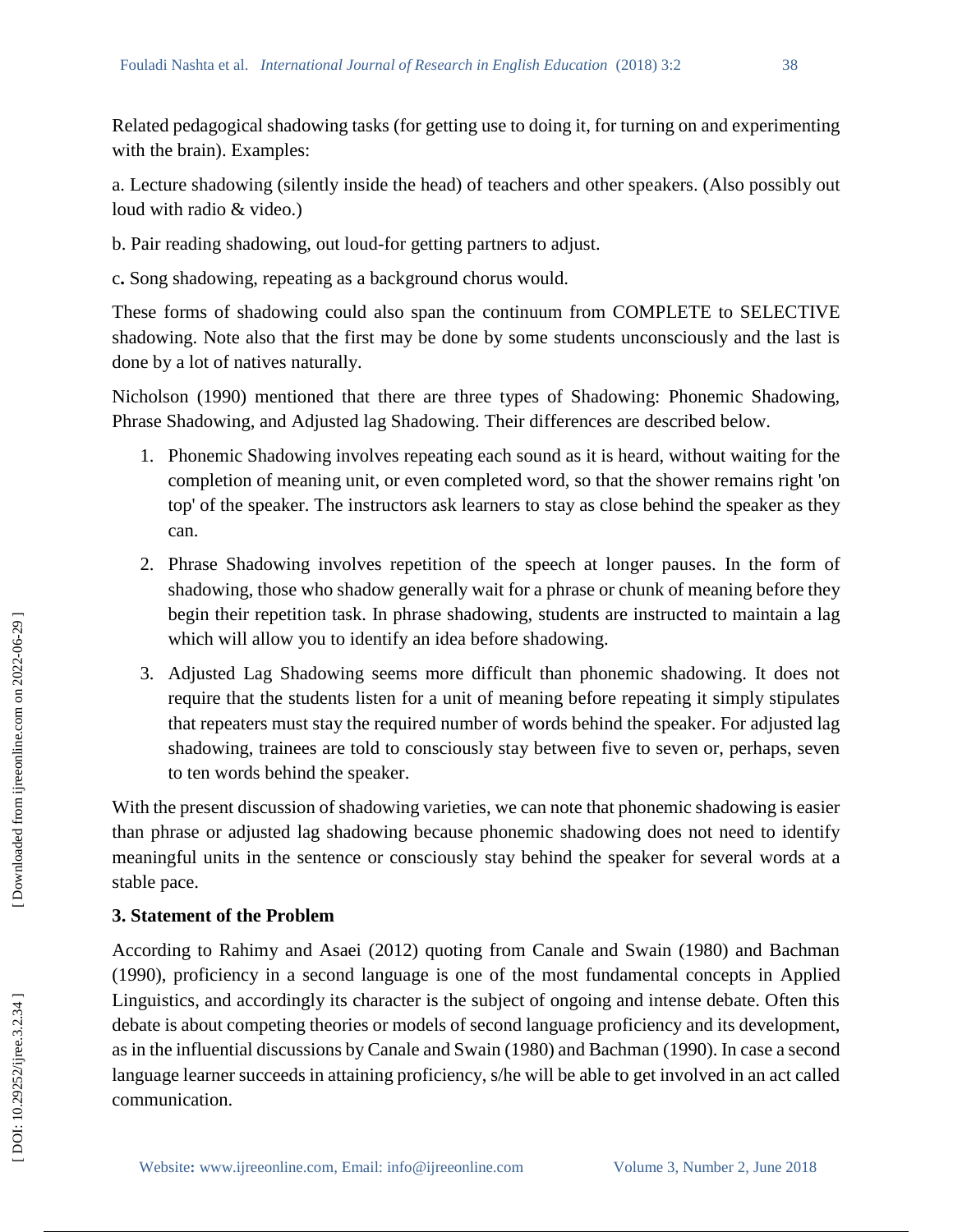There are different linguistic and non -linguistic factors which influence learners' speaking in English as a non -native language. Each factor can constitute a facilitating factor or a problem for learners' speaking in English. Different learners from different geographical entities and linguistic backgrounds face different problems in their efforts aimed at achieving a measure of proficiency in the skill of speaking in English. Persian -speaking EFL learners and students in the Iranian context face their own unique set of linguistic and non -linguistic problems while striving to come to grips with English language skills, including the skill of speaking.

In order to suggest a practical guideline for eliminating the L2 speaking problems, a lengthened literature can be reviewed, in which the effect of numerous techniques and tasks has been investigated. However, the present article aims to follow specific objectives as investigating of the effectiveness of dialogue shadowing technique (DST) on Iranian intermediate EFL learners' conversation ability. Along with these studies, the current research is to examine the dialogue shadowing features in the discussion section of English conversation by Persian learners to answer the following question and the findings will help teachers of English language to understand the strengths and weaknesses of learners, help learners to master the language and their weaknesses in regard to conversation ability, and help material developers to provide proper instructions for them. The findings of this study would also pave the way for successive researchers to put different aspects of dialogue shadowing technique used in conversation instruction.

## **4. The Research Question**

Based on the problem stated and the background presented, the current study aimed to find answer to the following question:

Does dialogue shadowing technique have any effect on Iranian intermediate EFL learners' conversation ability?

# **5. Hypothesis of the Study**

Accordingly, the null hypothesis of the study is as follows:

H0: Dialogue shadowing technique does not have any effect on Iranian EFL learners' conversation ability.

# **6. Methodology**

# *6.1 The Design of the Study*

This study followed a pre -test -post -test intact group design. First, there was an intact subject selection. Second, the participants were assigned randomly into two groups of experimental  $(N=15)$  and control  $(N=15)$ . A pretest of L2 conversation administered to both groups of the study and then, the experimental group received 10 sessions of teaching dialogue shadowing while the control group received a placebo (teaching L2 conversation via the existing method). Next, a post test of L2 conversation administered to both groups of the study and finally the data were analyzed. The design of the study has been summarized in figure 1 below: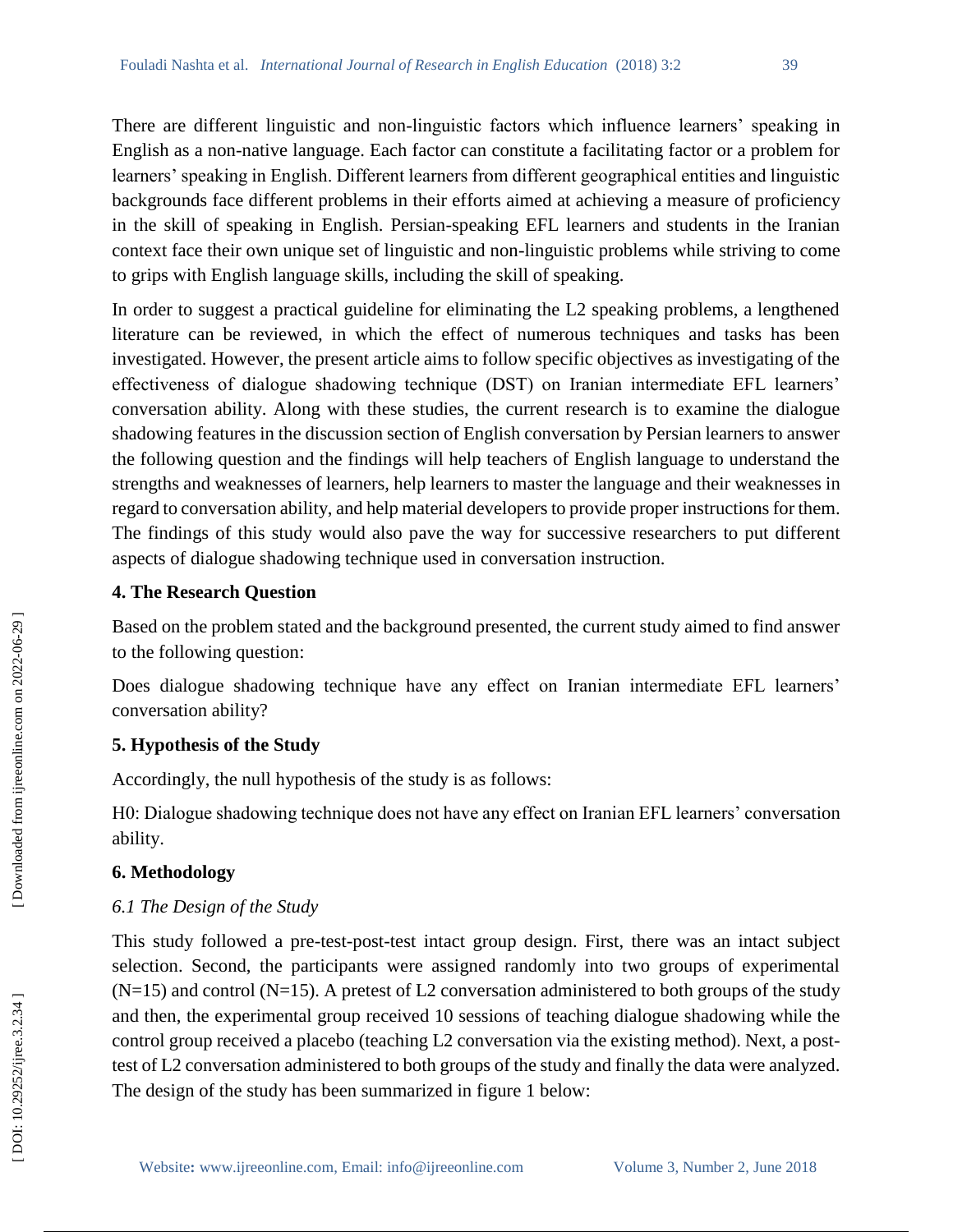

### *6.2 Participants*

The participants of the current study were 30 Iranian intermediate EFL learners who were selected intactly. All the participants were intermediate level students studying in Padideh Language Center in Tonekabon, Iran. All of them were native of Persian language. In fact, the participants who had scored at least one standard deviation below the mean were assigned randomly in to two groups of experimental ( $N=15$ ) and control ( $N=15$ ).

### *6.3 Instruments*

The materials of the current study were three sorts. The material for the pretest of the study was an interview with the participants based on certain questions, their voice were recorded, then scored on the basis of a researcher -made checklist of conversation scoring. All target questions were asked and the participants answered all of them. The second material was the treatment of the study which contained a list of dialogues to be played -back to and shadowed by the participants within 10 sessions, and the third one was the post-test of L2 conversation ability. The scoring procedure will be explained later in procedure section.

The researchers interviewed participants based on a list of predetermined questions and dialogues for instance how to greet each other, how to address people, talk about different manners such as extrovert and introvert people, name some etiquette for international business meetings, talk about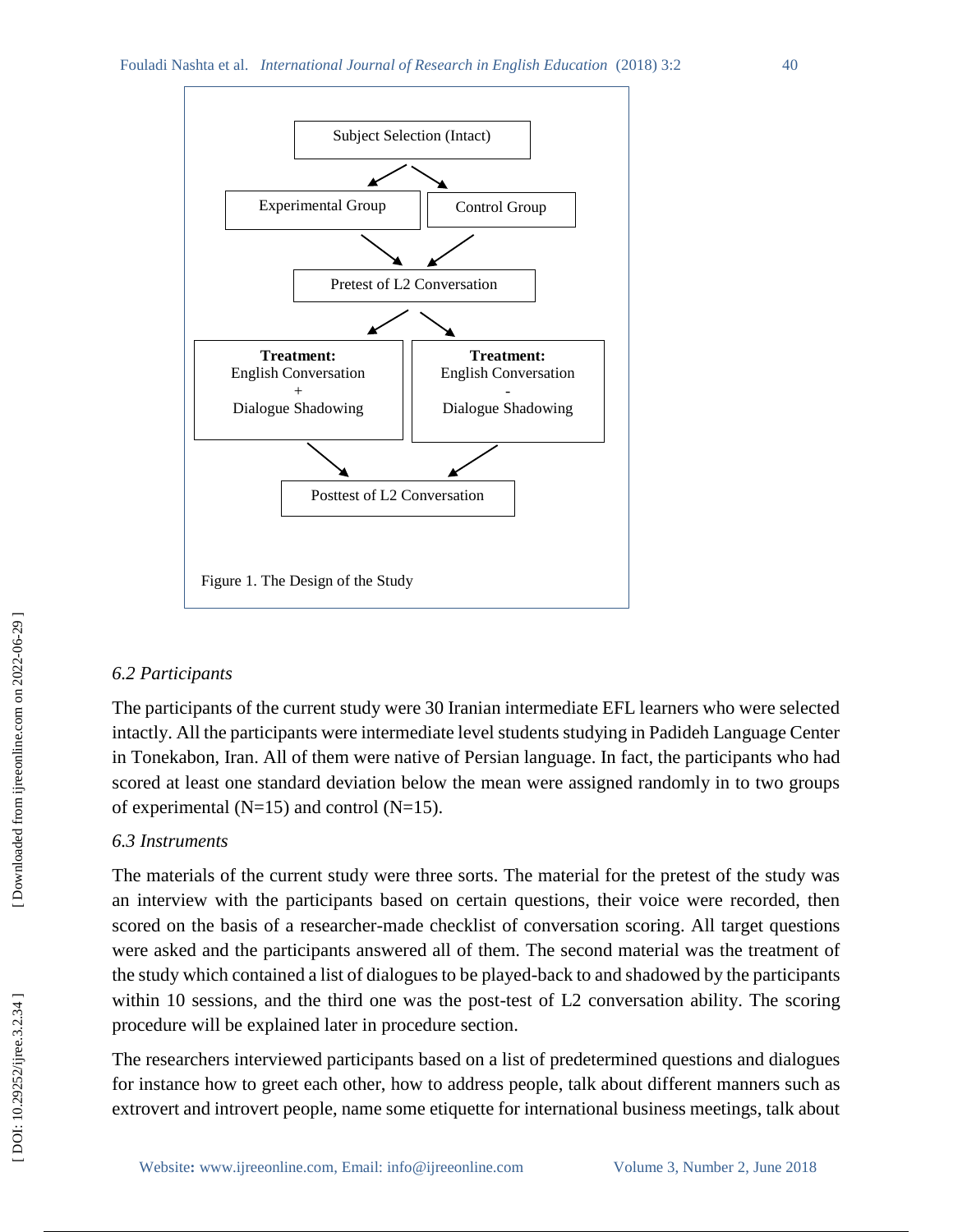food and taboo conversation topics, name some dental problems and symptoms for different diseases, talk about different topics such as children, technology, journey, shop, and some other activities, and their voices were recorded and scored.

Then researchers used a list of dialogues and conversation models according to Top Notch series to be played -back and shadowed by the participants of experimental group within 10 sessions. The treatment for the experimental group in this study included a list of dialogues and conversation models which were selected from the book 'Top Notch' (Saslow & Ascher, 2006). The researchers taught L2 conversation through different examples and explanation as well by repetition within 10 sessions. The post-test which was administering after treatment sessions was equal in all aspects of pre -test. The researchers interviewed the participants again. The questions were responded and the dialogues were repeated again and they were scored by instructors. The researchers estimated the participants' scores and evaluated their improvements.

### **7. Data Collection**

From Padideh Language Center, 30 participants intactly were selected as an assigned randomly to an experimental and a control group. The participants took a pre -test and a post -test. The researchers conducted an interview before the research gets start. This could be a flexible way of collecting data. So the researchers interviewed participants based on some predetermined questions, their voice were recorded and scored. Then the researchers tried to estimate the participants' vocabulary, speaking and listening skills for accuracy by two experienced teachers according to Padideh Language Center's chart and the focus was on correct pronunciation, fluency, and grammar of the target language. The marks in both tests were out of 20. During the project, the researchers used a list of dialogues to be played -back and shadowed by the participants of the experimental group within 10 sessions but the second group as control group did not. They were a little familiar with various kinds of intonation and pronunciation. After 10 sessions of teaching, at the end of this training program, the post -test was given to both experimental and control groups, then the researchers estimated participants' vocabulary, listening, and speaking skills again for evaluating their improvements.

### **8. Data Analysis and Findings**

## *8.1 The Descriptive Analysis of the Data*

The descriptive analysis of the obtained data in the current study is concerned in this section. It was done using SPSS software. The following table shows the descriptive analysis of the data between the pre -test and the post -test of the experimental group of the study.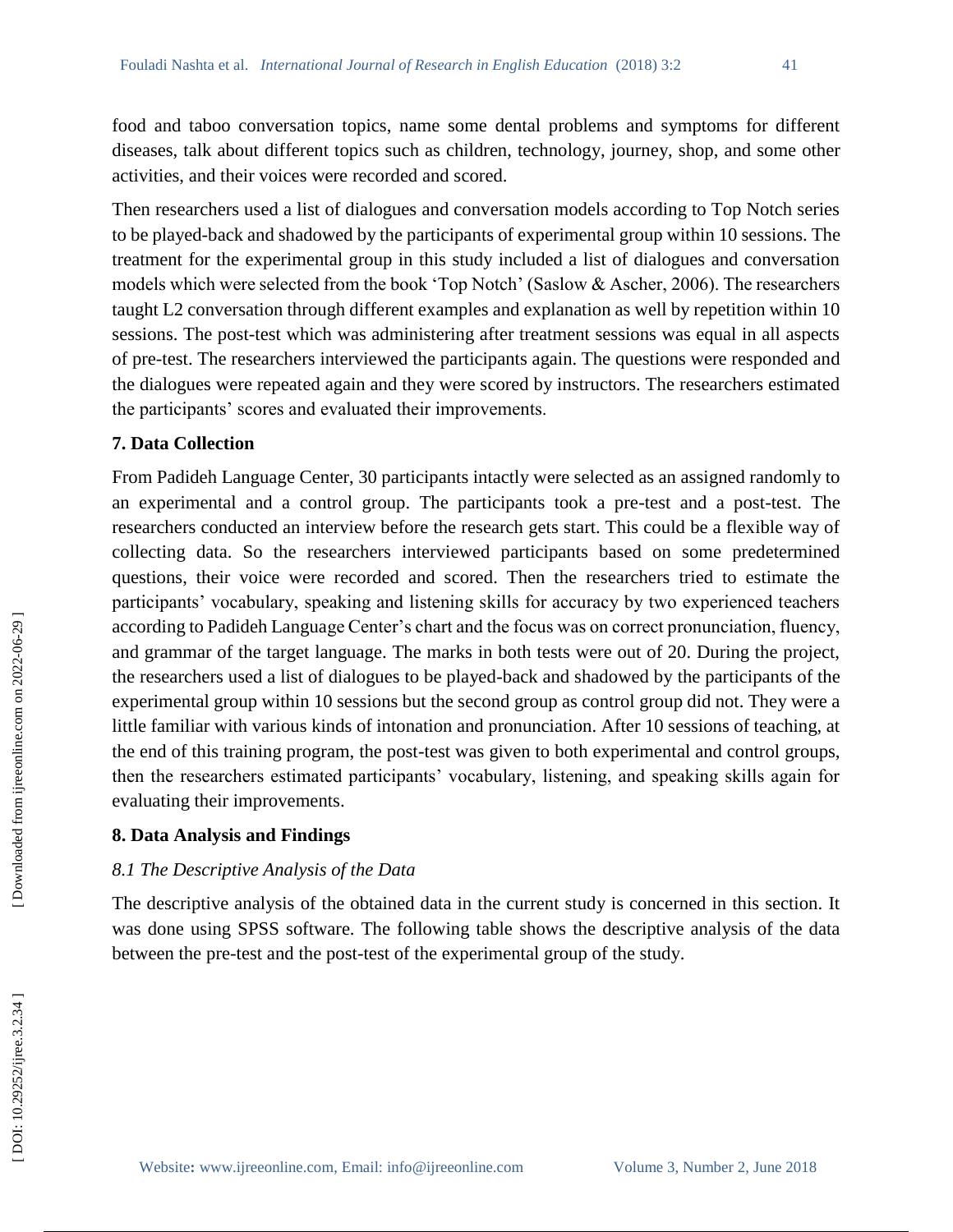|        |                                | Mean | -N | Std.<br>Deviation | <b>Std. Error Mean</b> |
|--------|--------------------------------|------|----|-------------------|------------------------|
| Pair 1 | Posttest ex 17.9333 15 1.57963 |      |    |                   | 0.40786                |
|        | Pretest ex 14.5333 15          |      |    | 2.55976           | 0.66093                |

Table 1 . Descriptive analysis of the experimental group of the study

As is indicated above (Table 1), the number of subjects participated in the study has been 15 in the experimental group. The mean for the pre-test EX (pre-test of the experimental group) was shown to be 14.5333 as compared to the mean for the post -test EX (post -test of the experimental group) which was 17.9333. The standard deviations obtained for the experimental group show more variability among the scores of pre -test EX rather than post -test EX scores. As a result of this fact, subjects' post-test score in the experimental group may be more homogenous after going under the treatment.

The proceeding table shows the descriptive analysis of the data between the pre -test and post -test of the control group of the study.

Table 2 . Descriptive analysis of the control group of the study

|                                        | Mean | N | Std.<br>Deviation | - Std. Error Mean |
|----------------------------------------|------|---|-------------------|-------------------|
| Pair 1 Posttest con 16.3333 15 1.83874 |      |   |                   | 0.47476           |
| Pretest con 15,0000 15                 |      |   | 2.85357           | 0.73679           |

As is indicated above (Table 2), the number of subjects participated in the study has been 15 in the control group. The mean for the Pre -test CON (pre -test of the control group) was shown to be 15.000 as compared to the mean for the Post -test CON (post -test of the control group) which was 16.333. The standard deviations obtained for the control group show more variability among the scores of pre-test CON rather than post-test CON scores. As a result of this fact, subjects' posttest score in the control group may be more homogenous after going under the treatment.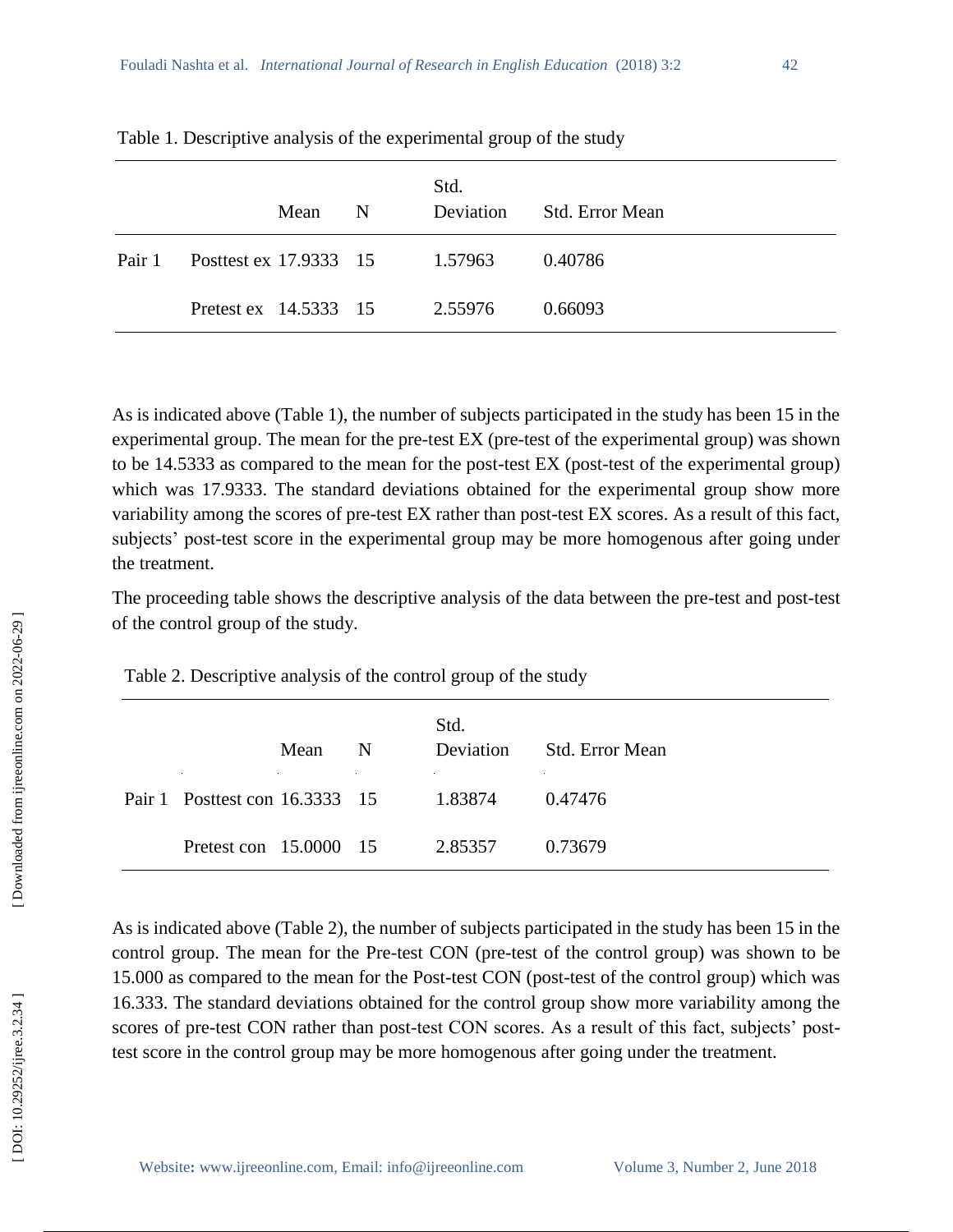#### *8.2 The Inferential Analysis of the Data*

This section elaborates the inferential analysis of the data which are obtained in the study. It was done using Statistical Package for Social Science (SPSS). The following tables summarize the inferential analysis of the data of the current study.

Table 3 . Independent Samples T -test result of the study

|       |                                                                                                                                                                                                                                      |                         | t-test for Equality of Means |                 |                                                                                                                                                                                                        |  |  |
|-------|--------------------------------------------------------------------------------------------------------------------------------------------------------------------------------------------------------------------------------------|-------------------------|------------------------------|-----------------|--------------------------------------------------------------------------------------------------------------------------------------------------------------------------------------------------------|--|--|
|       |                                                                                                                                                                                                                                      |                         | t                            | Df              | Sig. (2-tailed)                                                                                                                                                                                        |  |  |
|       | Conversation                                                                                                                                                                                                                         | Equal variances assumed | 2.556                        | 28              | 0.016                                                                                                                                                                                                  |  |  |
|       | Equal<br>assumed                                                                                                                                                                                                                     | variances               | not $2.556$                  | 27.378          | 0.016                                                                                                                                                                                                  |  |  |
|       | sed in rejection or support of the hypothesis of the study in proceeding section.<br>articipants' progress between pre-test and post-test in the following table.<br>able 4. Paired Samples T-test result for the experimental group |                         |                              |                 | 7.378 (df = 27.378), and also the level of significance was calculated as to be .016 which has been<br>aired sample T-test was run to determine students' progress within groups. It showed the        |  |  |
|       |                                                                                                                                                                                                                                      | t                       | df                           | Sig. (2-tailed) |                                                                                                                                                                                                        |  |  |
| air 1 | Posttest $ex$ – pretest $ex$                                                                                                                                                                                                         | 6.492                   | 14                           | 0.000           |                                                                                                                                                                                                        |  |  |
|       |                                                                                                                                                                                                                                      |                         |                              |                 | coording to Table 4, which elaborates the results of paired samples test correlations between the<br>re-test and the post-test scores of the experimental group; the sig. value (.000) is smaller than |  |  |

| Table 4. Paired Samples T-test result for the experimental group |  |  |  |
|------------------------------------------------------------------|--|--|--|
|------------------------------------------------------------------|--|--|--|

|                                            | df | Sig. (2-tailed) |  |
|--------------------------------------------|----|-----------------|--|
| Pair 1 Posttest ex – pretest ex $6.492$ 14 |    | 0.000           |  |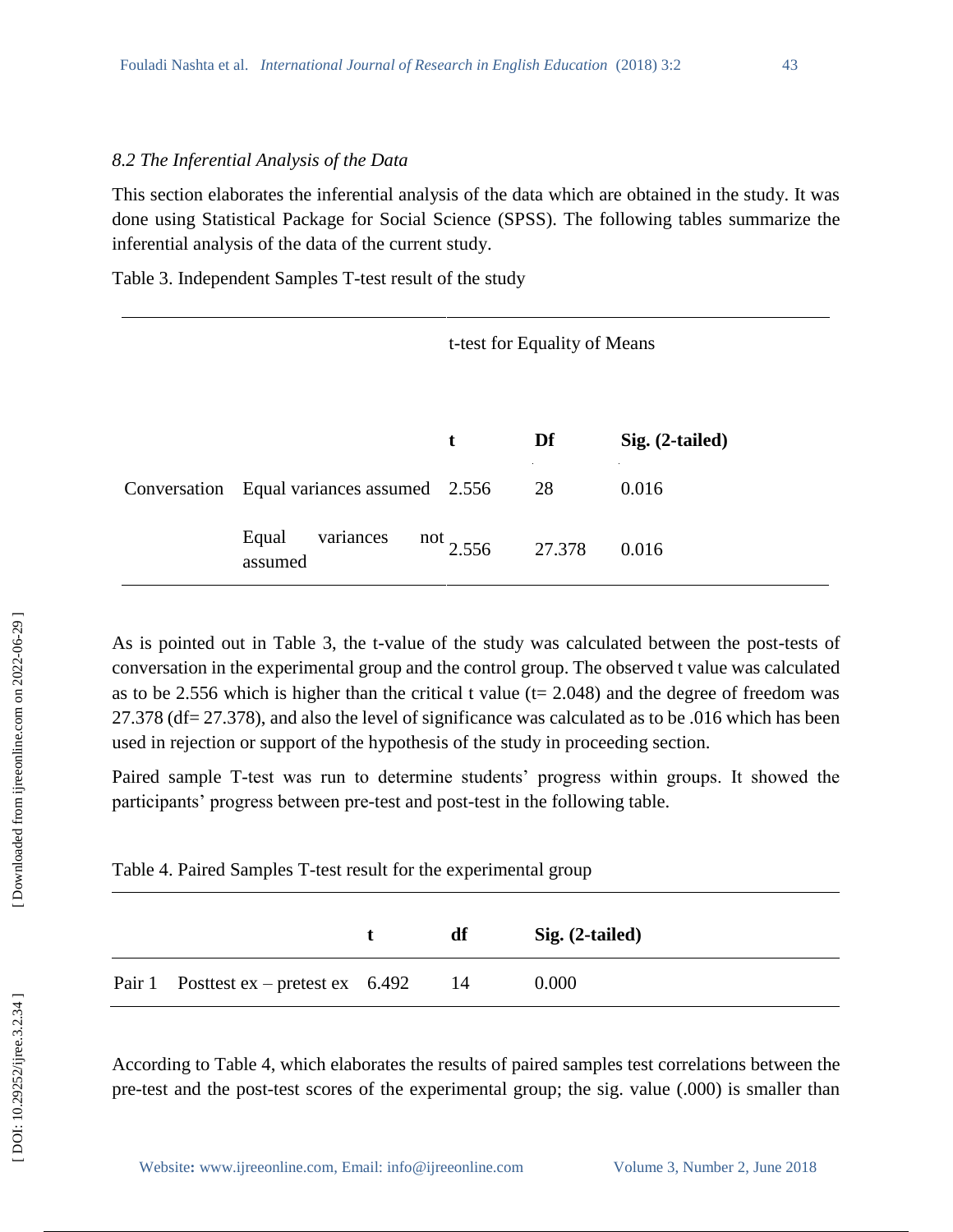0.05 which means the difference is significant. The observed t value is  $6.492$  (t=  $6.492$ ) that is higher than the critical t value (t= 2.145). Additionally, the degree of freedom was 14 (df= 14). This rejects the null hypothesis. Based on the result of paired samples T -tests, the progress was statistically significant for experimental group. It means that the experimental group of the study made a distinct improvement in comparison to the control group.

Table 5 . Paired Samples T -test result for the control group

|                                                 | т. | df | $Sig. (2-tailed)$ |
|-------------------------------------------------|----|----|-------------------|
| Pair 2 Posttest con – pretest $_{2.000}$<br>con |    | 14 | 0.006             |

As is shown in Table 5, the sig. value of the control group of the study was calculated to be 0.006 (sig. value=  $0.006$ ). The observed t value is  $2.000$  (t= $2.000$ ) that is lower than the critical t value  $(t=2.145)$ . Additionally, the degree of freedom was 14 (df=14).

### **9. Discussion**

The results and findings of the study revealed that using DST (dialogue shadowing technique) in teaching conversation leads to a better performance of language learners in L2 conversation accuracy tests. Such a finding is compatible with the research made by Nicholson (1990) that shows how shadowing technique makes learning of accurate conversation easier. He has also pointed out that speech shadowing is an experimental technique in which subjects [repeat](https://en.wikipedia.org/wiki/Speech_repetition)  [speech](https://en.wikipedia.org/wiki/Speech_repetition) immediately after hearing it (usually through [earphones\)](https://en.wikipedia.org/wiki/Earphones). Words repeated during the practice of shadowing imitate the parlance of the overheard words more than the same words read aloud by that subject. The technique is also used in [language learning.](https://en.wikipedia.org/wiki/Language_learning) Speech shadowing was first used as a research technique by the Leningrad Group led by Chistovich in the late 1950s. Furthermore, the findings view that Shadowing Techniques have been used in English as a second or foreign language teaching. So, the results of this study can have contributions towards a relationship between language instruction and language use due to focusing on shadowing technique in conversation teaching rather than pure instruction. classroom, since it is simple, interesting, and effective way of the teaching that help learners **t df Sig. (2-tailed)**

Given the fact that teaching L2 oral proficiency is a rather tedious task since the speaking skill is a productive one, many teachers and testers have always tried to find efficient ways to teach conversation. Some of them try to teach conversation in isolation and some others teach it as integration with other skills such as listening. Few researches are conducted on using shadowing technique practices as tool in teaching conversation which can be beneficial in language teaching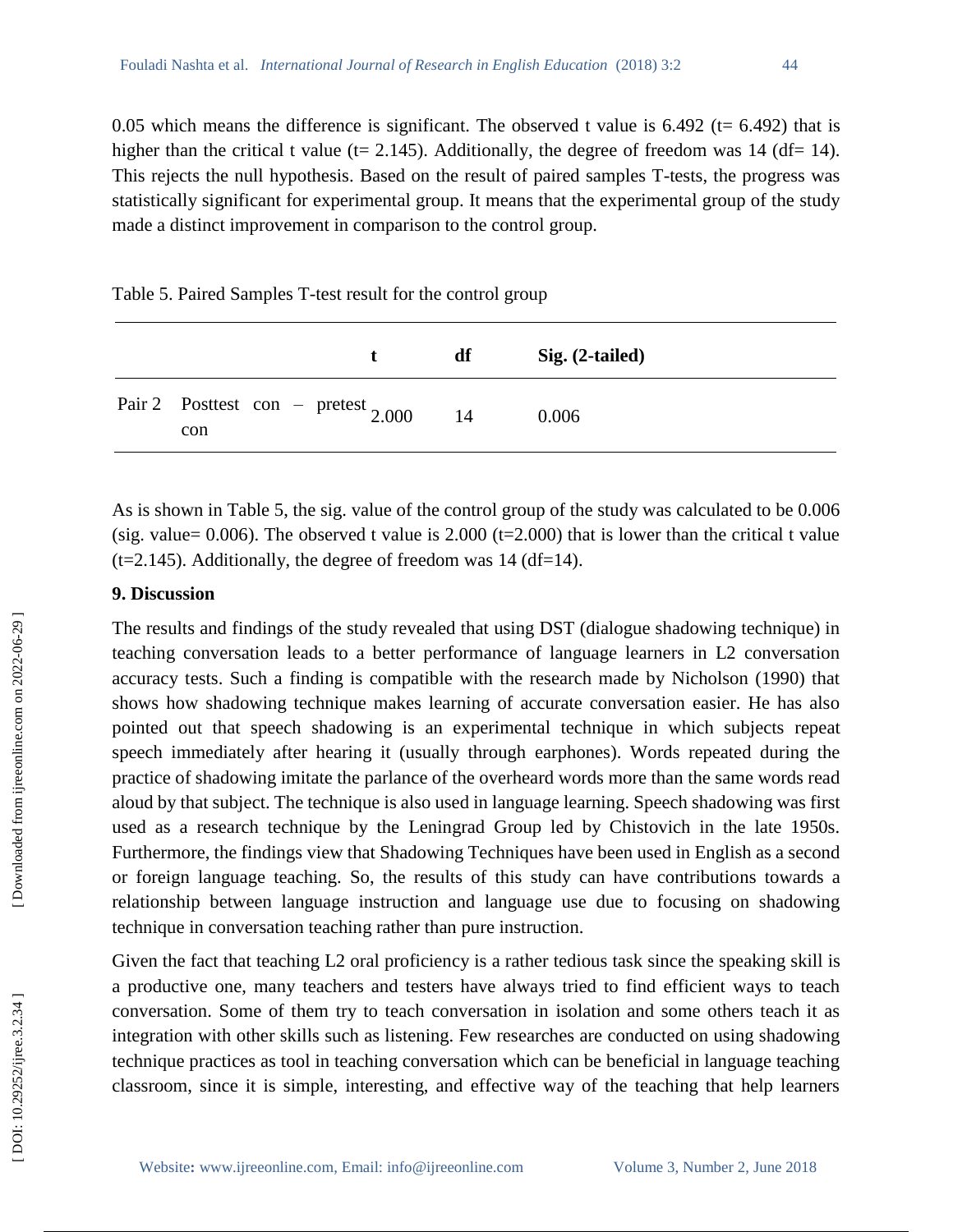improve their intelligibility. According to Costa, Pickering, and Sorace (2008), a dialogue (or conversation) is a collaborative action usually aimed at exchanging information. Given that dialogue is an extremely common and natural activity, models of speech processing should try to understand the mechanisms involved in it. In fact, it may well be that our cognitive machinery is better designed for dialogue than for processing language in an isolated context.

According to Hamada (2012), shadowing was used for training interpreters. It has also used as an exercise to increase simultaneous interpreters' timing, listening, and short -term memory skills before they begin translating. This view has been supported by Lambert (1992), indicating that shadowing as a paced, parrot-style auditory tracking task, carried out with headphones. Shadowing is an active and cognitive activity in which learners track the heard speech and vocalize it at the same time that they hear it. Generally speaking, interpreters' performance would be greatly influenced by the difficulty of the speech. As listening to speech with high difficulty degree, interpreters' comprehension would degrade, and interpreters have to put more effort into comprehension. In this situation, they do not have the ability to tackle the detailed message. Under such circumstances, they could only interpret key ideas in the speech. Therefore, the difficulty of a speech would influence the interpreters' performance (Chen, 2007).

### **10. Conclusion**

Based on the results obtained from this study, a positive effect of certain tasks such as shadowing on Iranian EFL learners' conversation ability cab be concluded. Based on the difference between target conversation and L2 learners' conversation evidenced in the current study and others in literature, teachers should use activities and tasks such as dialogue shadowing techniques which help learners distinguish different words and pronounces. They can also make L2 learners aware of the importance of segmental aspects of speaking in conveying message and increase their ability to distinguish words that are different in only one sound or pronunciation. To this end, teachers can raise learners' awareness that if they fail to convey intelligibility because of their disability in distinguishing the suitable words, no communication would occur and they cannot be understood. Similarly, the findings of the study suggest that teachers can use dialogue shadowing technique prominently while teaching conversation. In countries such as Iran where there is few or no opportunities for L2 learners to have exposure outside the classroom or to speak with a native speaker to improve their conversation ability, there are various, simple, and efficient ways to teach conversation, as it is evident in the current study that shadowing technique is a good practice in teaching conversation.

Dialogue shadowing technique can be used as a means to solve conversation problems of EFL/ESL learners, and both of the teachers and learners can demonstrate high appreciation of pedagogical effectiveness of dialogue shadowing technique when they are used as either teaching or learning tools. The results of the study are more practical to Iranian situation of foreign language learning for those who face problems regarding their conversation competence. Accordingly, they are applicable to Iranian EFL learners at any level who feel the need of strengthening their knowledge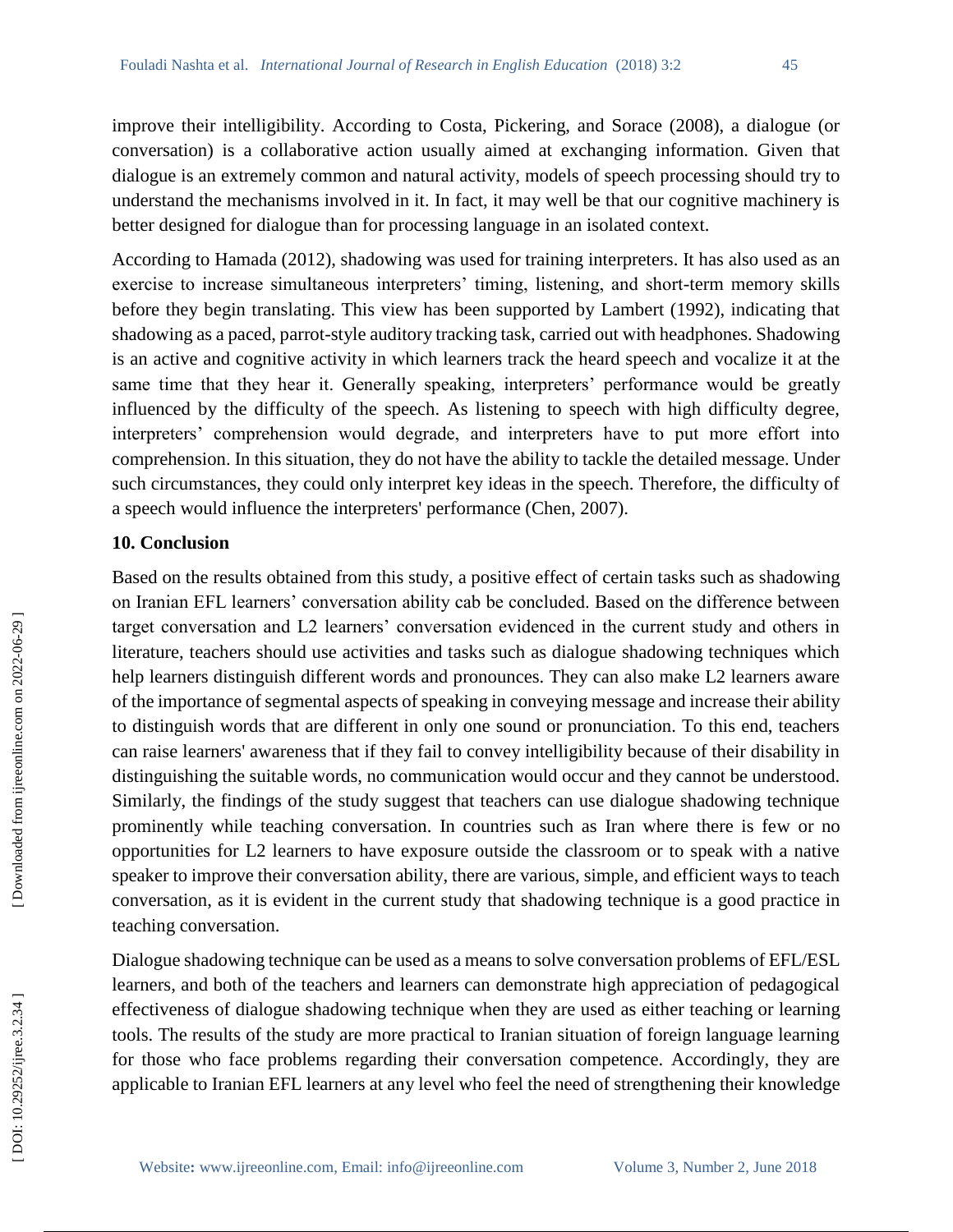of conversation patterns. Finally, the results of the study can be beneficial for material designers to develop new curricula for conversation teaching and also for EFL testers.

#### **References**

- Arguelles, A. (2010). Guide to autodidactic foreign language study. *Journal of Advances in English Language Teaching*, *1*(1), 12 -23. *www.foreignlanguageexpertise.com/foreign\_language\_study.html*
- Bachman, L. F. (1990). *Fundamental considerations of language testing.* Oxford. Oxford University Press.
- Brown, D. H. (2000). *Principles of language teaching and learning*. Oxford University Press, (4th ed.). New York: Longman. (121 -134)
- Bygate, M. (2002). Effects of task repetition on the structure and control of oral language. In M. Bygate, P. Skehan & M. Swain (Eds.), *Researching pedagogic tasks. Second language learning teaching and testing*, 23 -49.
- Canale, M., & Swain, M. (1980). Theoretical bases of communicative approaches to second language teaching and testing. *Applied Linguistics, 1,* 1 -47. doi:<10.1093/applin/I.1.1>
- Chen, Y. C. (2007). *A study on the efficacy of consecutive interpretation training*. Unpublished Master Thesis. National Changhua Normal University, Taiwan.
- Costa, A., Pickering, M. J., & Sorace, A. (2008). Alignment in second language dialogue. *Language and Cognitive Processes.* 23(4), 528–556. doi:10.1080/01690960801920545 URL: <http://dx.doi.org/10.1080/01690960801920545>
- Hamada, Y. (2012). An effective way to improve listening skills through shadowing. *The Language Teacher, 36*(1), 3-10.
- Hatch, E. (1978). Discourse analysis and second language acquisition. In E. Hatch (Eds), *Second Language Acquisition* (pp. 401 -435), Rowley, Mass.: Newbury House.
- Lambert, S. (1992). Shadowing. *Meta, 37*(2), 263 -273. URI: <id.erudit.org/iderudit/003378ar>[doi: 10.7202/003378ar](doi:%2010.7202/003378ar)
- Lee, J. F., & Van Patten, B. (2003). *Making communicative language teaching happen* (2nd ed.). New York: McGraw Hill.
- Long, M., & Porter, P. (1985). Group work, interlanguage talk, and second language acquisition. *TESOL Quarterly,*  19(2), 207-228. doi: 10.2307/3586827 URL:<http://www.jstor.org/stable/3586827>
- Murphey, T. (1995). *Conversational shadowing for rapport and interactional language acquisition*. In Proceedings of the 6th Conference on Second Language Research in Japan. International University of Japan, 42 -65 .
- Nicholson, N. (1990). Strategy, innovation and performance. *Journal of Management Studies, 27*(5), 511 –534. [https://doi.org/10.1111/j.1467](https://doi.org/10.1111/j.1467-6486.1990.tb00259.x)-6486.1990.tb00259.x
- Nunan, D. (1999). *Second language teaching and learning*. Boston: Newbury House.
- Palmér, A. (2010). *Muntligt i klassrummet. Om tal, samtal och bedömning.* Lund: Studentlitteratur.
- Rahimy, R., & Asaei, S. M. (2012). Audio texts and English speaking ability: Evidence from Iranian EFL learners. *Academic Research International, 3*(2), 607 -616.
- Rönnerdahl, G., & Johansson, S. (2005). *Introducing English pronunciation -Advice for learners and teachers.* Lund: Student literature.

Downloaded from ijreeonline.com on 2022-06-29